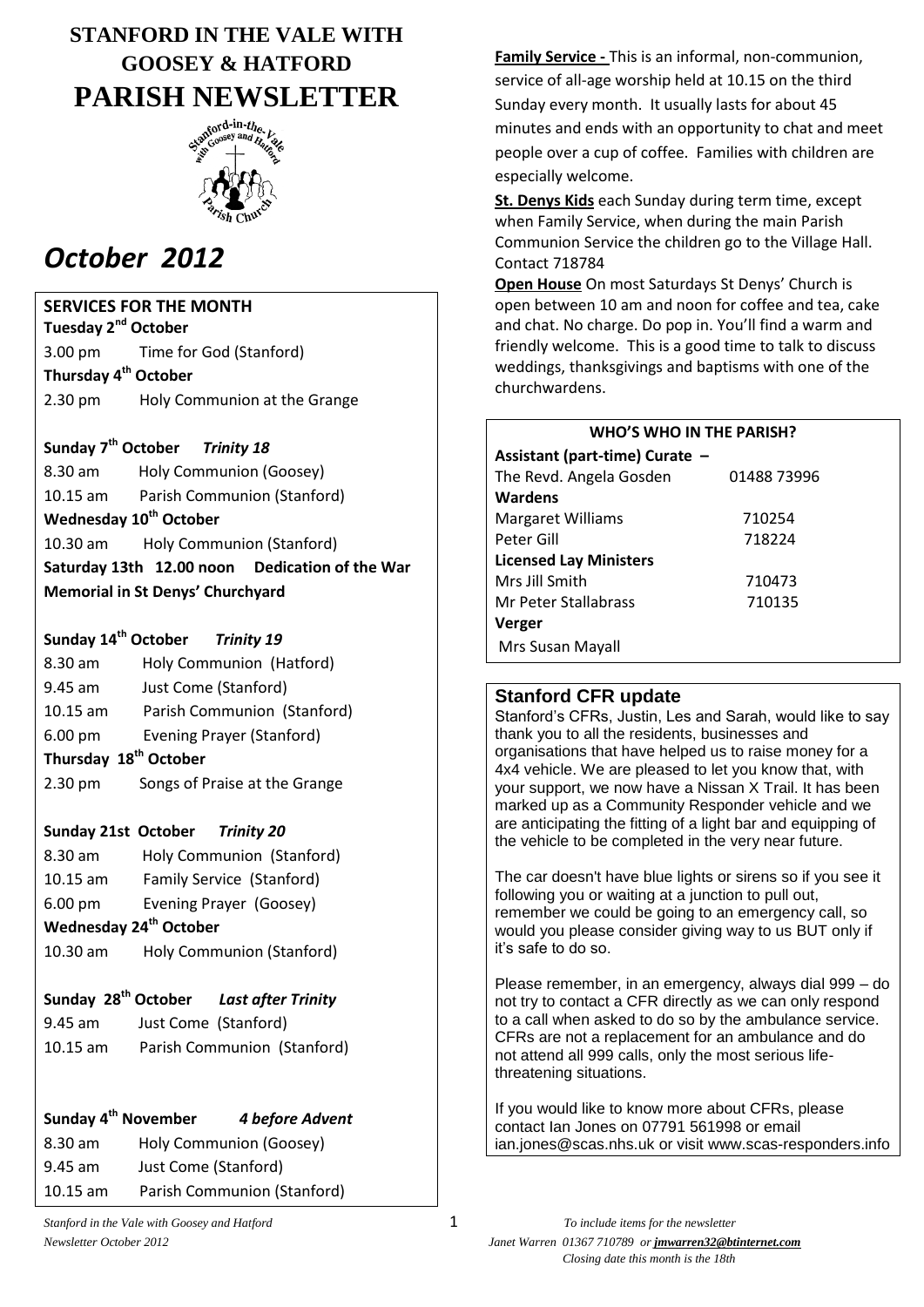#### **Southmoor and Stanford Children's Centre Come and join us for.....**

**Stay and Learn** 1:00pm - 2:30pm Every Monday at Stanford in the Vale - Small Hall **Stay and Learn** 9:30am - 11:00am Every Wednesday at Southmoor children Centre **Bumps and Beyond** 9:30 - 11:00am Every Friday at Stanford in the Vale - small children We welcome all families from the village and surrounding area to come and join us, meet new people and play alongside their child/ren. We have course running in October which include Peadiatric first aid and Family links, please phone 01865

820751 for more information.

We look forward to meeting you.

Stanford in the Vale Twinning Association **Antiques Evening with Simon Jones Friday 5th October 2012 – 7.30pm Stanford in the Vale Village Hall** Tickets: £10.00 2 course meal plus a free glass of wine (includes one valuation) *Plus Raffle!* Tickets can be purchased from: John Cave: 01367 718052 or Chris Lewis: 01367 710733

# **Stanford Art Group.**

Monday 8th October 2012 at 7.15pm. Village Hall. Self critique of members paintings. All welcome, visitors £3. For more info 01367 710754

# **The University of the Third Age Faringdon & District U3A Tuesday 9th October 2012 FRESHERS FAIR**

Stands and Displays by every U3A Interest Group, not just for potential new members but an Open House for all existing members to see what other groups might interest them. Faringdon Corn Exchange 10.00am -11.30am. Free entry and free hot drinks Further information from Sylvia Bowley 01367 241296 www.FaringdonU3A.org.uk

# **STANFORD IN THE VALE AND DISTRICT LOCAL HISTORY SOCIETY**

**Tuesday, 9 th October,** at Stanford Village Hall, Small Hall

Start time **7:45 p.m.** LESLEY DUNLOP will give a talk on "GEOLOGY OF CHURCHES AND CHURCHYARDS". Amongst other aspects Lesley will cover the stone types used for both churches and grave stones. Visitors welcome (£2 entrance) Refreshments and raffle Further information: Contact Phil Morris, 01367 710285

## **The University of the Third Age Faringdon & District U3A Thursday 11th October**

Martin and Matt Rogan will talk about their book "Britain and the Olympic Games" Copies of the book will be on sale at the meeting. 2.15pm for 2.30pm at Faringdon Corn Exchange. Further information from Sylvia Bowley (Chairman) 01367 241296 www.FaringdonU3A.org.uk

# Dedication of Remembrance Memorial

A ceremony of dedication will take place on Saturday 13th October 2012. A marching band will start proceedings leaving the village hall at 12 noon.

We would like as many villagers as possible to join us for the ceremony so please put the date in your diary.

Any villagers wishing to attend the reception, to be held in the village hall after the ceremony, should call 01367 718867 with their name and address. *Public Purposes Charity*

# **Stanford Volunteer Taxi Service**

A reminder that Sue Ward is now organising the Volunteer Taxi Service so if you need transport for a medical appointment please phone her on **01367 710255** .

There is always a need for more volunteer drivers. Maybe you could help with this too.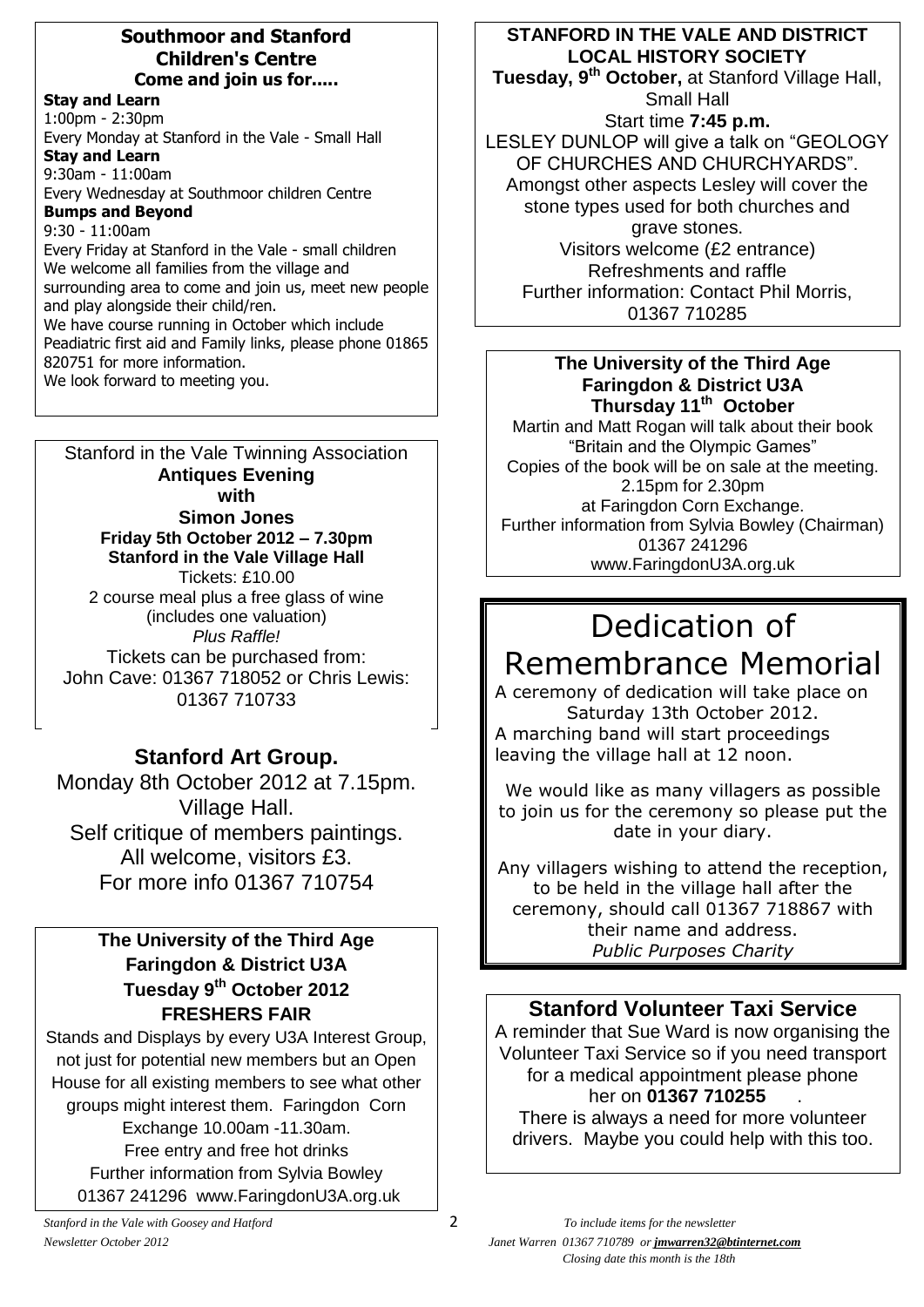# **Fairtrade Stall Saturday 20th October**

10am – Noon St Denys Church We have a wide range of goods available; from chocolate treats, to tea and sugar, dried fruit, rice and olive oil - all fairly traded. If we don't have what you're looking for, we can order other Traidcraft products, and can also take regular orders; contact Zoë Williams [zoe.kay.williams@gmail.com](mailto:zoe.kay.williams@gmail.com) tel: 710705

#### **STANFORD IN THE VALE WOMEN'S INSTITUTE will meet in the Village Hall at 7.30p.m. Wednesday 17th October**

Subject:The Porridge Club – Working with children in Africa Speaker:Ms Alison Moore Competition – Recipe with oats all welcome,enquiries:01367-718995

## **St. Denys Church, Stanford in the Vale Saturday 20th October 2012 at 7.30 pm MUSIC IN THE VALE presents**

The Compton Chamber Ensemble

## **"Music for a While"**

Music for soprano and baroque ensemble, including songs, instrumental and keyboard music by Purcell, Handel and their contemporaries Admission by programme £10.00 from Stanford in the Vale Co-op, by reservation on 01367 718420 emai[l DJPedderDPA@aol.com,](mailto:DJPedderDPA@aol.com)

or at the door

# **Stanford In The Vale Gardening Club Wednesday 24th October**

In the Village Hall, Large Hall at 7:30 p.m. The speaker will be Frank Hardy on

# **'All our yesterdays' –**

changes in gardening since 1945 The competition will be an old gardening tool Refreshments and a raffle. Visitors will be very welcome for a small entry fee. Further information: Contact Rosemary Packer, tel. 710445

## **Trading Standards Is your electric blanket safe?**

Get a free check before you use your blanket this winter.

#### **Abingdon 11th October Wantage 25th October**

To book your safety check appointment call

#### **01865 815607**

Email. [communityengagement@oxfordshire.gov.uk](mailto:communityengagement@oxfordshire.gov.uk)

Pre-booked appointments only on a strictly first come first served basis.

## **Faringdon Art Society**

48th Annual exhibition will be held at the Corn Exchange, Faringdon

## Open to all **from October 26th-28th.**

**Friday and Saturday 10am-6pm, Sunday 10am-4pm.** The exhibition will be opened during the Private View on Thursday October 25th 7-9pm by Tessa Campbell-Fraser FRBS. Paintings, Sculptures, Ceramics, Carvings, Prints, Cards to view and for sale.

Contact 01367241173 or [shelaghbaxter@gmail.com](mailto:shelaghbaxter@gmail.com) for information. Find out about Faringdon Art Society at [www.faringdonartsociety.org.uk](http://www.faringdonartsociety.org.uk/)

# **October – Stanford Pre-school News**

The children are settling well so far this term, children with us in July have been modelling the rules and behaviours expected to all our new children. This is great to see! We have enjoyed picking carrots, raspberries, potatoes and green beans from our growing garden to try at snack time and have offered some of our delicious carrots for sale to parents in order to fund seeds to grow with the children next year.

We have also made a paper mache treasure map. Some children have been digging for treasure in our sand pit and making their own treasure maps so this seemed like a good fundraising idea and we will be offering parents the chance to buy a flag to place where the treasure could be buried on the lovely 3D model the children have made.

As well as celebrating Harvest Festival this month we will also learn about two Jewish Festivals in order to show good equality and diversity practice at Pre-school. We will learn about Yom Kippur and Sukkot.